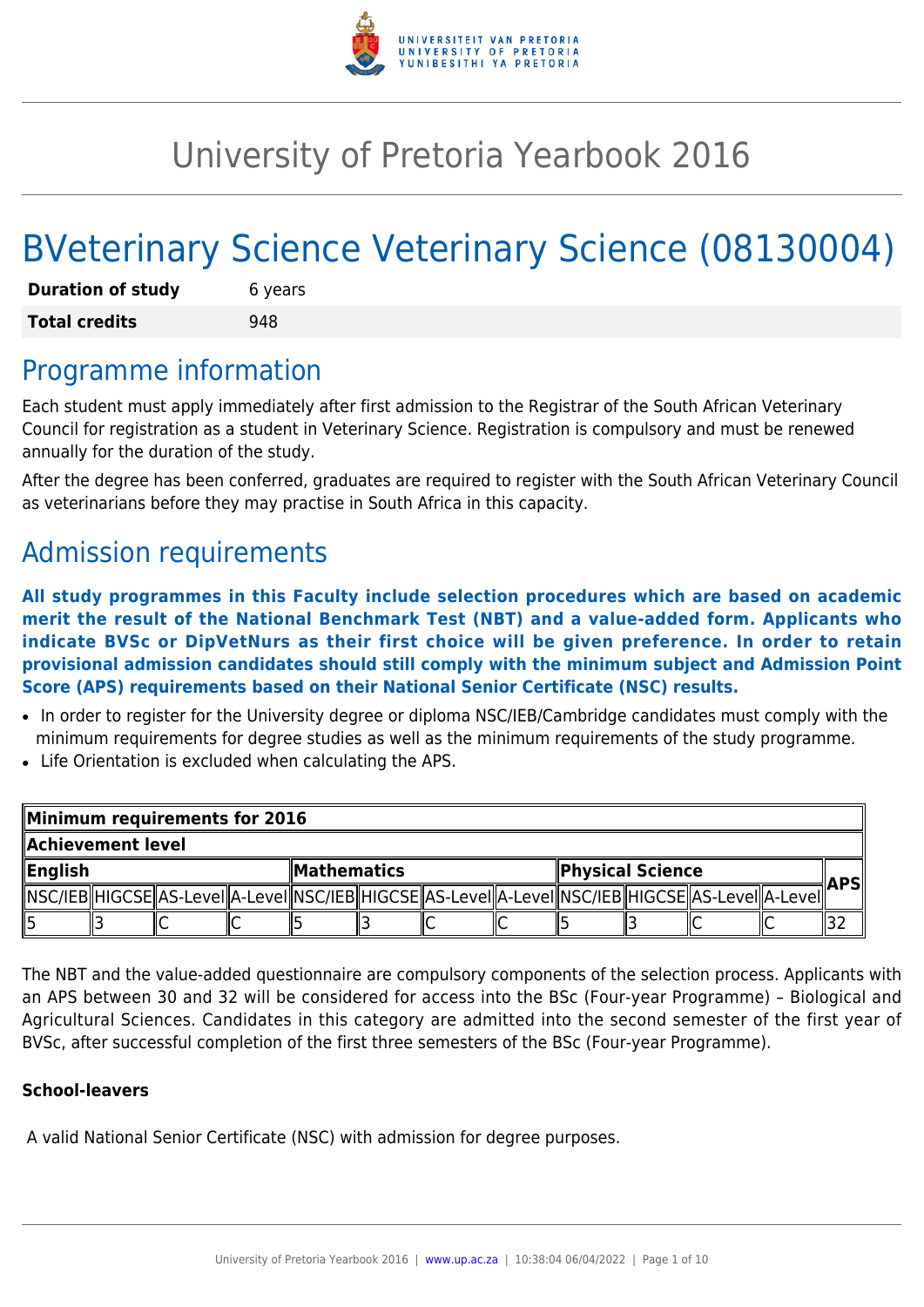

- Subject requirements and an Admission Point Score (APS) as indicated. The APS is calculated from the achievement levels obtained in the six 20-credit subjects of the NSC.
- A completed National Benchmark Test (NBT). Basic performance in any component of this test is regarded as unacceptable.
- Completed value-added form.

#### **Applicants with tertiary exposure**

There is an opportunity for students with previous tertiary experience to also apply for the BVSc study programme. Placement in either the first or second year of the BVSc study programme will depend on, among others, merit and subject choices.

#### **International students**

A small number of international students may be admitted to the study programme, mainly those from neighbouring Southern African Development Community (SADC) countries. For matriculation exemption requirements and the calculation of the APS, please refer to pages 12 and 13 of this brochure. Equivalency of academic credits will be taken into account. Once applicants have been accepted for this study programme, they will receive a letter of acceptance from the University, which will facilitate their application for a study permit. A valid study permit, obtained in the country of origin, is a prerequisite for registration.

### Additional requirements

Admission will be subject to selection and the availability of places.

Applicants with an APS between 30 and 32 will be considered for access into the BSc (Four-year programme) – Biological and Agricultural Sciences. Selected candidates in this category are admitted into the second semester of the first year of BVSc after successful completion of the first three semesters of the BSc (Four-year programme). These applicants must achieve a minimum score of 4 in both Mathematics, Physical Science.and English.

### Other programme-specific information

For some modules, only a promotional mark will be given; the module will be credited in a later semester.

#### **Duration of study**

(i) Six years of full-time study

(ii) Seven years of full-time study for those students who access the BVSc programme through the four-year BSc programme.

### Examinations and pass requirements

(i) The General Regulation G.10.1 concerning satisfactory attendance, preparation and payment of module fees, applies to examination, promotion and attendance modules. Attendance at all lectures, practical classes, clinics (including clinical orientation and holiday clinics) and excursions is compulsory. Any form of absence must be justified by submission of a medical certificate or another acceptable form of evidence. Failure to comply may lead to examination refusal.

(ii) Admission to the examinations in some modules is subject to specific requirements – consult study guides.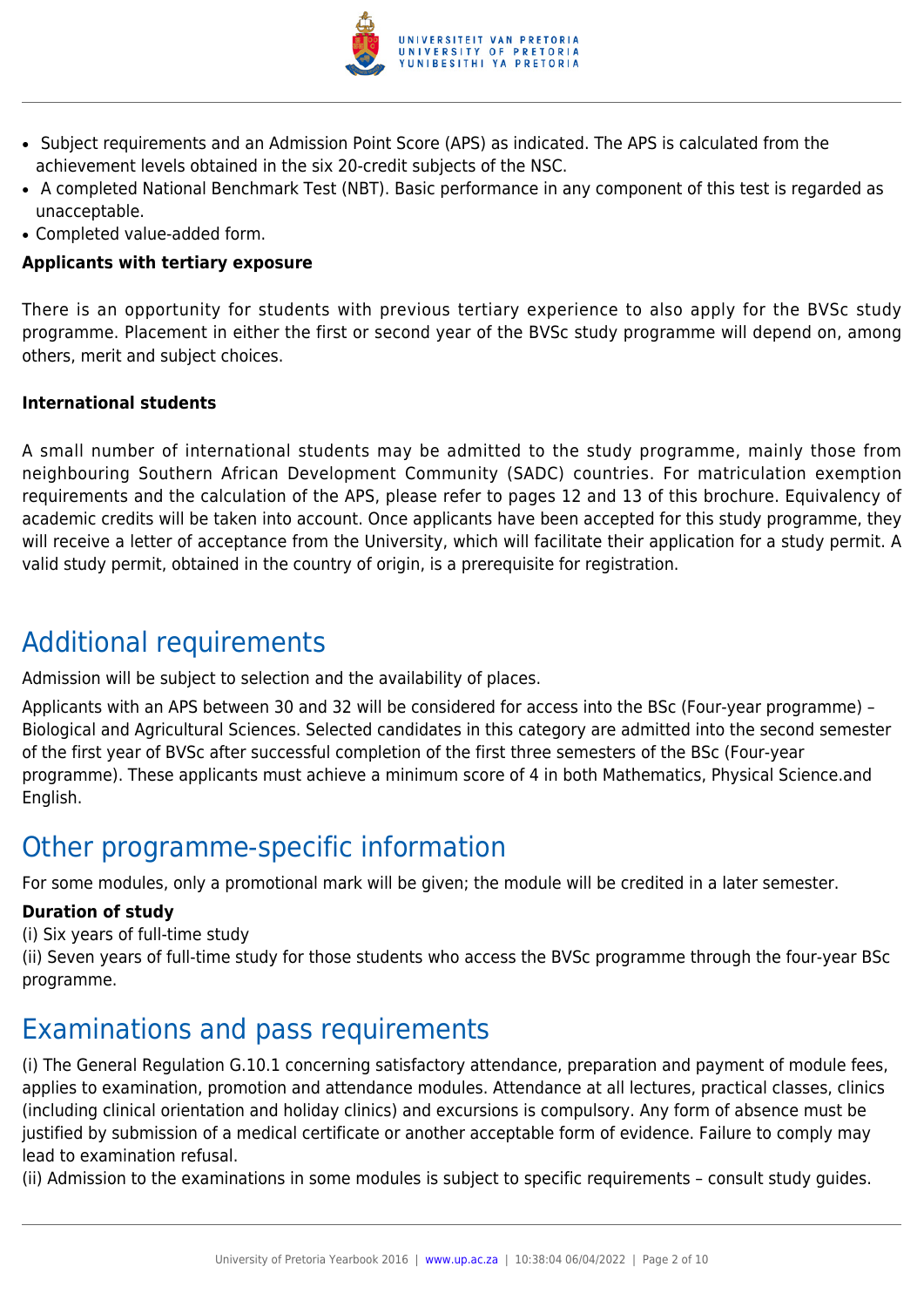

The weighting of semester/year marks in the calculation of the final mark shall be 50%.

(iii) A student is required to obtain a subminimum of 40% in the examination as well as a final mark of at least 50% to pass a module. A subminimum of 40% in subdivisions of theoretical and/or practical examinations may be required as stipulated by the Dean in consultation with the head of department concerned, and as set out in the annual study guide. In terms of the General Regulation G.10.4, a semester mark or year mark of at least 50% must be obtained in attendance modules. The stipulations of the General Regulations G.12.1 to G.12.5 also apply.

 A student must pass all the modules of the respective previous year of study in order to be promoted to the subsequent year of study, as well as to the clinical rotations. A single further examination will, however, be allowed for students who have only one of the following modules in the new programme outstanding at the end of the relevant academic year, provided the final mark is at least 40%:

- ANV 420 Anaesthesiology
- CLP 410 Clinical pathology
- GNS 320 General surgery
- VEM 210 Veterinary microbiology
- VIM 220 Veterinary immunology

(iv) A student who fails a module or modules in a year of study, has to repeat, subject to the stipulations of the General Regulations G.11.2 (a) to (c) and Regulation V.1(c)(ix), all the modules for that particular year of study, except modules which were passed with a final mark of at least 65%, for which full exemption is granted. Provisional exemption is granted for an examination module passed with a final combined mark of less than 65%. This implies that at least 80% of the practical periods have to be attended and that a year/semester mark of at least 50% has to be obtained through the completion of all scheduled assessments, tests, tasks, etc., in order to obtain exemption from the examination in those modules at the end of the repeat semester/year. Examinations are compulsory in all the modules previously failed, as well as in those modules in which exemption from the examination has not been obtained. If a student fails any of these examinations (or supplementary examination), he or she will not be allowed to continue their studies in the Faculty [see V.1(c)(x)].

(v) No limit is placed on the number of modules in which supplementary examinations may be done, except in the final year of study. The nature and date of supplementary examinations are determined by the Dean in consultation with the head of department.

(vi) A head of department may require from a student who has been admitted to a supplementary examination, to do additional prescribed work for a specified period of time before he or she may take the supplementary examination as approved by the Dean.

(vii) Subject to the General Regulation, G.12.4.3, a minimum of 50% is required to pass a supplementary examination. The semester or year mark is not taken into account.

(viii) In addition to the stipulations of the General Regulation, G.3.2(b), a student will not be allowed to repeat the same year of study more than once.

(ix) A student who has to discontinue his or her studies in terms of stipulations (v) and (ix) above, may request the Dean in writing to consider his or her application for readmission to the Faculty in terms of prescribed procedures as stipulated in Application of General Regulation G.3 and Faculty Regulation V.1.c(ix) in the Faculty of Veterinary Science, University of Pretoria as approved by the Faculty Board.

(x) Repetition of the final year of study: Students who have failed more than two modules at the time of the Examination Commission meeting, must repeat the final year of the curriculum with due cognisance of rule V.1(c)(v), unless the Dean decides otherwise.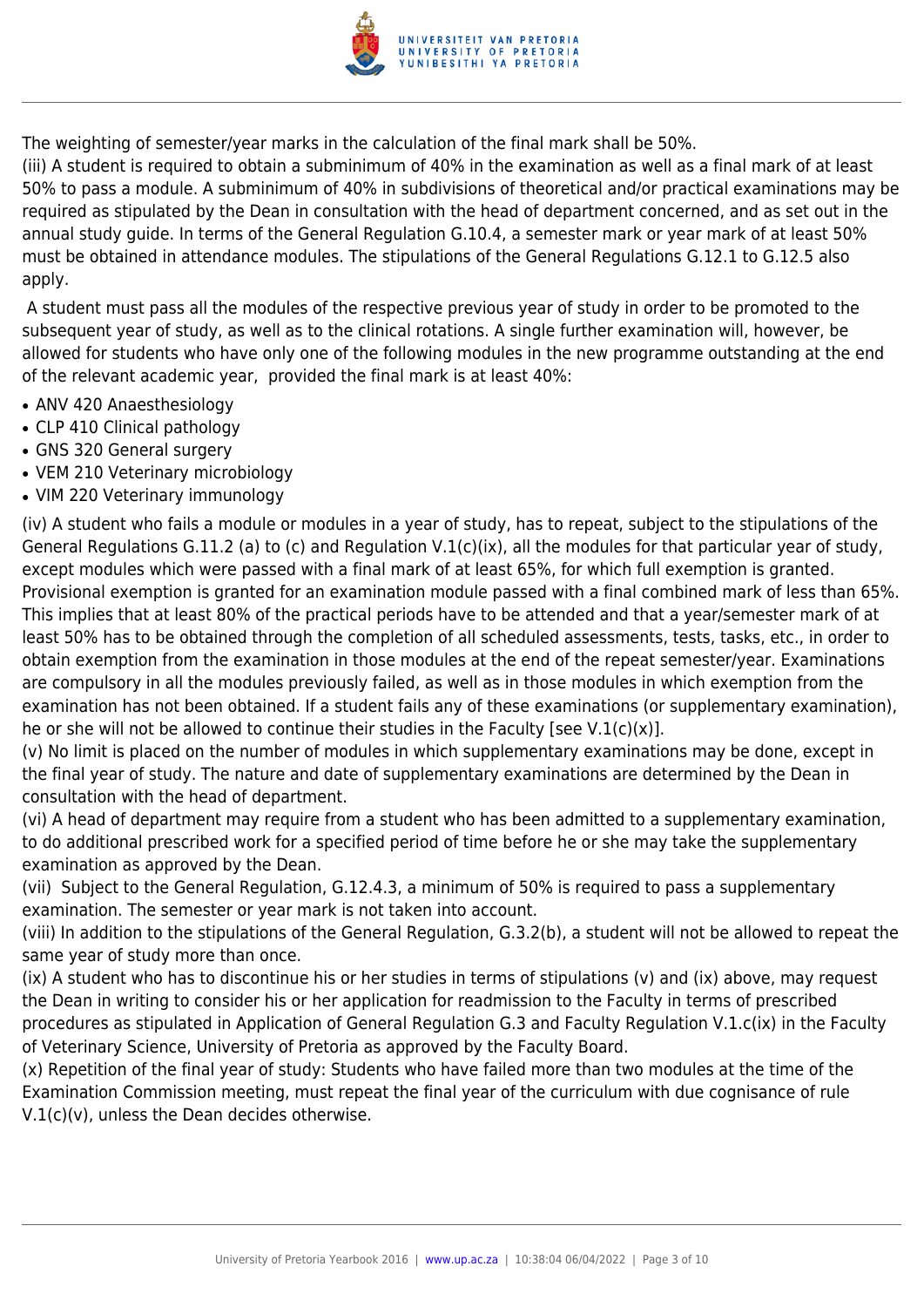

# Practical/clinical/internship information

#### **Clinical experience (including practical work)**

Proof of satisfactory completion of prescribed clinical and practical components of the programme as prescribed below must be submitted to the Head: Student Administration of the Faculty, prior to the commencement of the final examinations. Failure to do so may lead to examination refusal.

In state control of stock diseases and administration: experience at an approved institution as approved by the Dean.

Practical and clinical experience at the Faculty and at approved private practices as well as other institutions as approved by the Dean.

### Pass with distinction

The BVSc degree is conferred with distinction on a student who has obtained at least 60% for each module during the last three years of study, and a cumulative average of at least 75% for all the modules in the final year of BVSc study.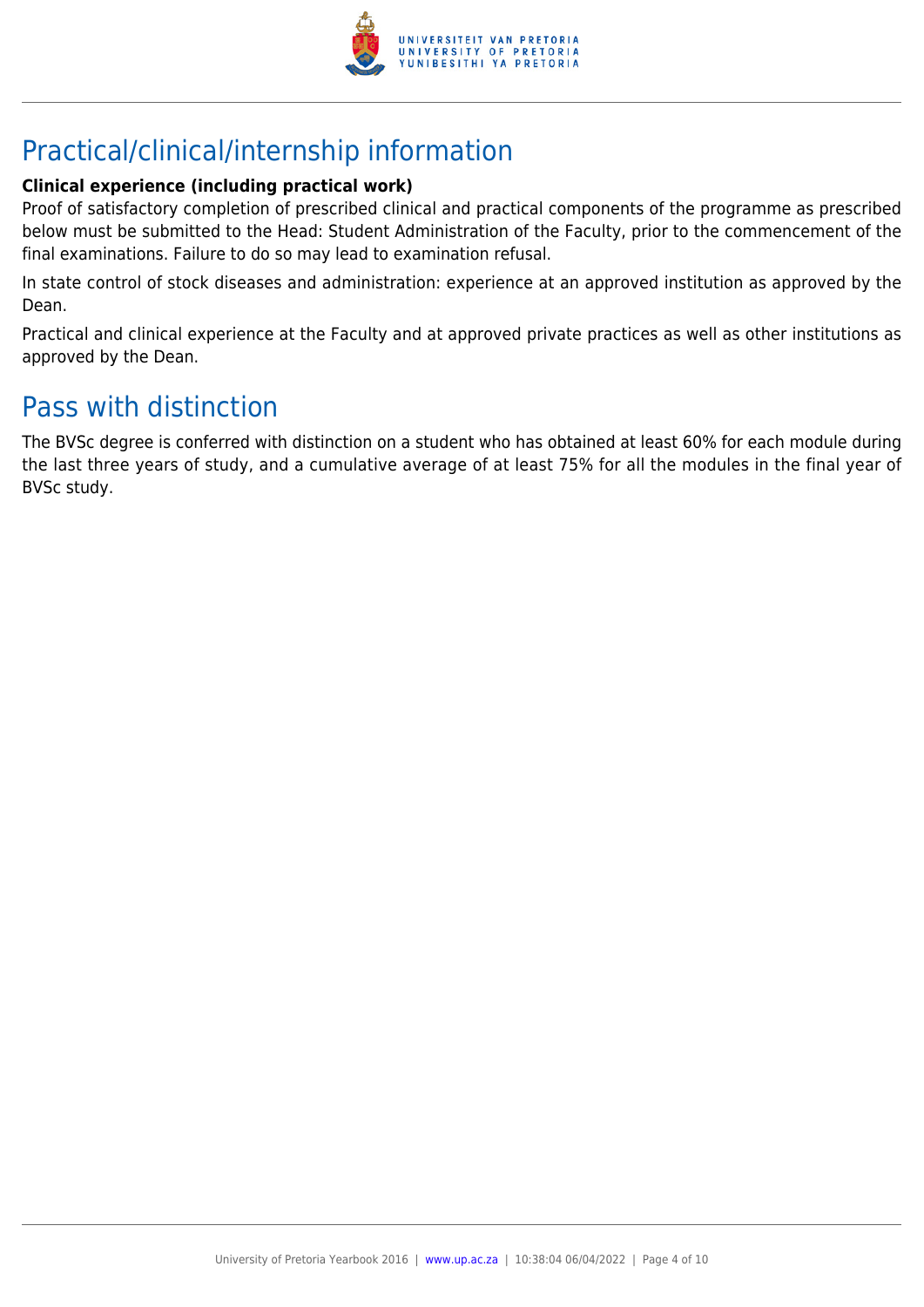

#### **Minimum credits: 146**

### **Fundamental modules**

[Academic information management 101](https://www.up.ac.za/yearbooks/2016/modules/view/AIM 101) (AIM 101) - Credits: 6.00 [Language and study skills 110](https://www.up.ac.za/yearbooks/2016/modules/view/LST 110) (LST 110) - Credits: 6.00 [Academic orientation 108](https://www.up.ac.za/yearbooks/2016/modules/view/UPO 108) (UPO 108) - Credits: 0.00

#### **Core modules**

[Biometry 120](https://www.up.ac.za/yearbooks/2016/modules/view/BME 120) (BME 120) - Credits: 16.00 [General chemistry 117](https://www.up.ac.za/yearbooks/2016/modules/view/CMY 117) (CMY 117) - Credits: 16.00 [General chemistry 127](https://www.up.ac.za/yearbooks/2016/modules/view/CMY 127) (CMY 127) - Credits: 16.00 [Introductory genetics 161](https://www.up.ac.za/yearbooks/2016/modules/view/GTS 161) (GTS 161) - Credits: 8.00 [Molecular and cell biology 111](https://www.up.ac.za/yearbooks/2016/modules/view/MLB 111) (MLB 111) - Credits: 16.00 [Medical terminology 180](https://www.up.ac.za/yearbooks/2016/modules/view/MTL 180) (MTL 180) - Credits: 12.00 [Physics for biology students 131](https://www.up.ac.za/yearbooks/2016/modules/view/PHY 131) (PHY 131) - Credits: 16.00 [Mathematics 134](https://www.up.ac.za/yearbooks/2016/modules/view/WTW 134) (WTW 134) - Credits: 16.00 [Animal diversity 161](https://www.up.ac.za/yearbooks/2016/modules/view/ZEN 161) (ZEN 161) - Credits: 8.00 [Veterinary professional life 120](https://www.up.ac.za/yearbooks/2016/modules/view/VPL 120) (VPL 120) - Credits: 3.00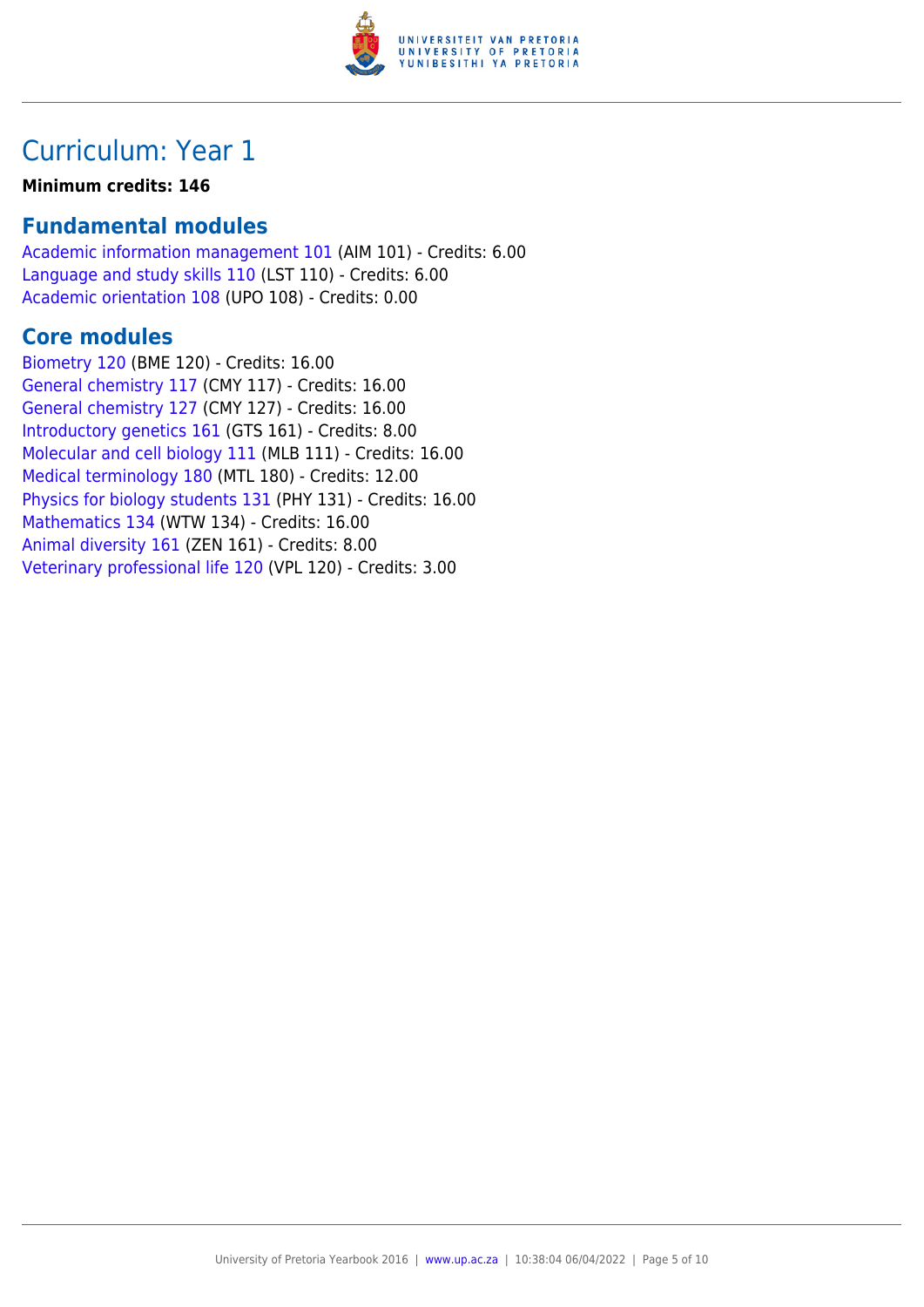

#### **Minimum credits: 149**

### **Core modules**

[Veterinary ethology and genetics 200](https://www.up.ac.za/yearbooks/2016/modules/view/VET 200) (VET 200) - Credits: 23.00 [Animal science 210](https://www.up.ac.za/yearbooks/2016/modules/view/VKU 210) (VKU 210) - Credits: 12.00 [Animal science 220](https://www.up.ac.za/yearbooks/2016/modules/view/VKU 220) (VKU 220) - Credits: 12.00 [Animal science 222](https://www.up.ac.za/yearbooks/2016/modules/view/VKU 222) (VKU 222) - Credits: 6.00 [Basic principles of pasture science 253](https://www.up.ac.za/yearbooks/2016/modules/view/WDE 253) (WDE 253) - Credits: 18.00 [Veterinary comparative anatomy 200](https://www.up.ac.za/yearbooks/2016/modules/view/VCA 200) (VCA 200) - Credits: 38.00 [Veterinary physiology and histology 200](https://www.up.ac.za/yearbooks/2016/modules/view/VPH 200) (VPH 200) - Credits: 33.00 [Veterinary professional life 200](https://www.up.ac.za/yearbooks/2016/modules/view/VPL 200) (VPL 200) - Credits: 7.00 [Veterinary immunology 220](https://www.up.ac.za/yearbooks/2016/modules/view/VIM 220) (VIM 220) - Credits: 6.00 [Veterinary microbiology 210](https://www.up.ac.za/yearbooks/2016/modules/view/VEM 210) (VEM 210) - Credits: 6.00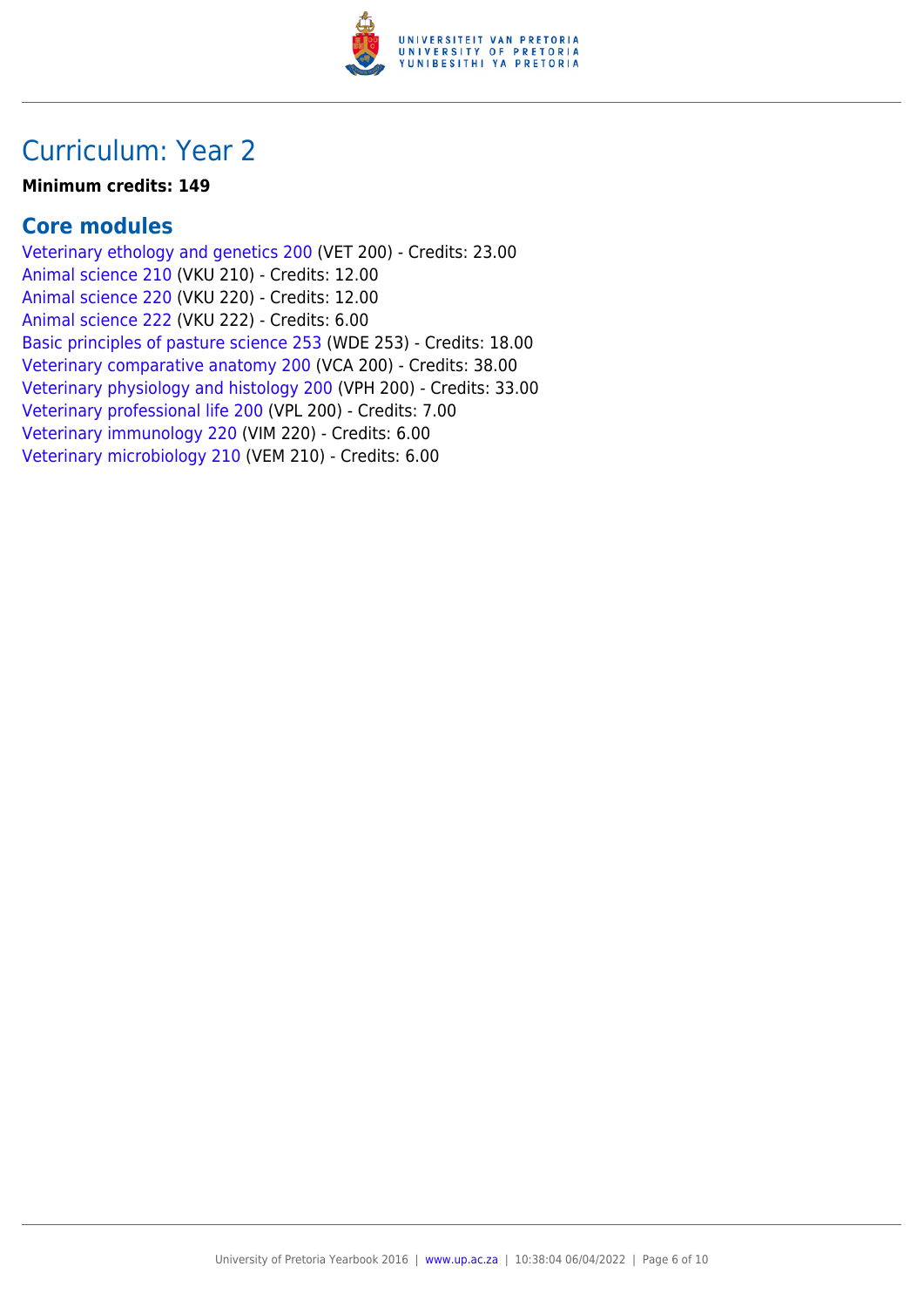

#### **Minimum credits: 139**

### **Core modules**

[General and organ pathology 300](https://www.up.ac.za/yearbooks/2016/modules/view/GOP 300) (GOP 300) - Credits: 30.00 [Veterinary toxicology 300](https://www.up.ac.za/yearbooks/2016/modules/view/TOX 300) (TOX 300) - Credits: 14.00 [Veterinary parasitology 300](https://www.up.ac.za/yearbooks/2016/modules/view/VTP 300) (VTP 300) - Credits: 22.00 [General surgery 320](https://www.up.ac.za/yearbooks/2016/modules/view/GNS 320) (GNS 320) - Credits: 7.00 [General veterinary pharmacology 300](https://www.up.ac.za/yearbooks/2016/modules/view/VPH 300) (VPH 300) - Credits: 14.00 [Introductory veterinary diagnostics 300](https://www.up.ac.za/yearbooks/2016/modules/view/IVD 300) (IVD 300) - Credits: 28.00 [Veterinary infectious diseases 300](https://www.up.ac.za/yearbooks/2016/modules/view/VIP 300) (VIP 300) - Credits: 14.00 [Veterinary professional life 300](https://www.up.ac.za/yearbooks/2016/modules/view/VPL 300) (VPL 300) - Credits: 10.00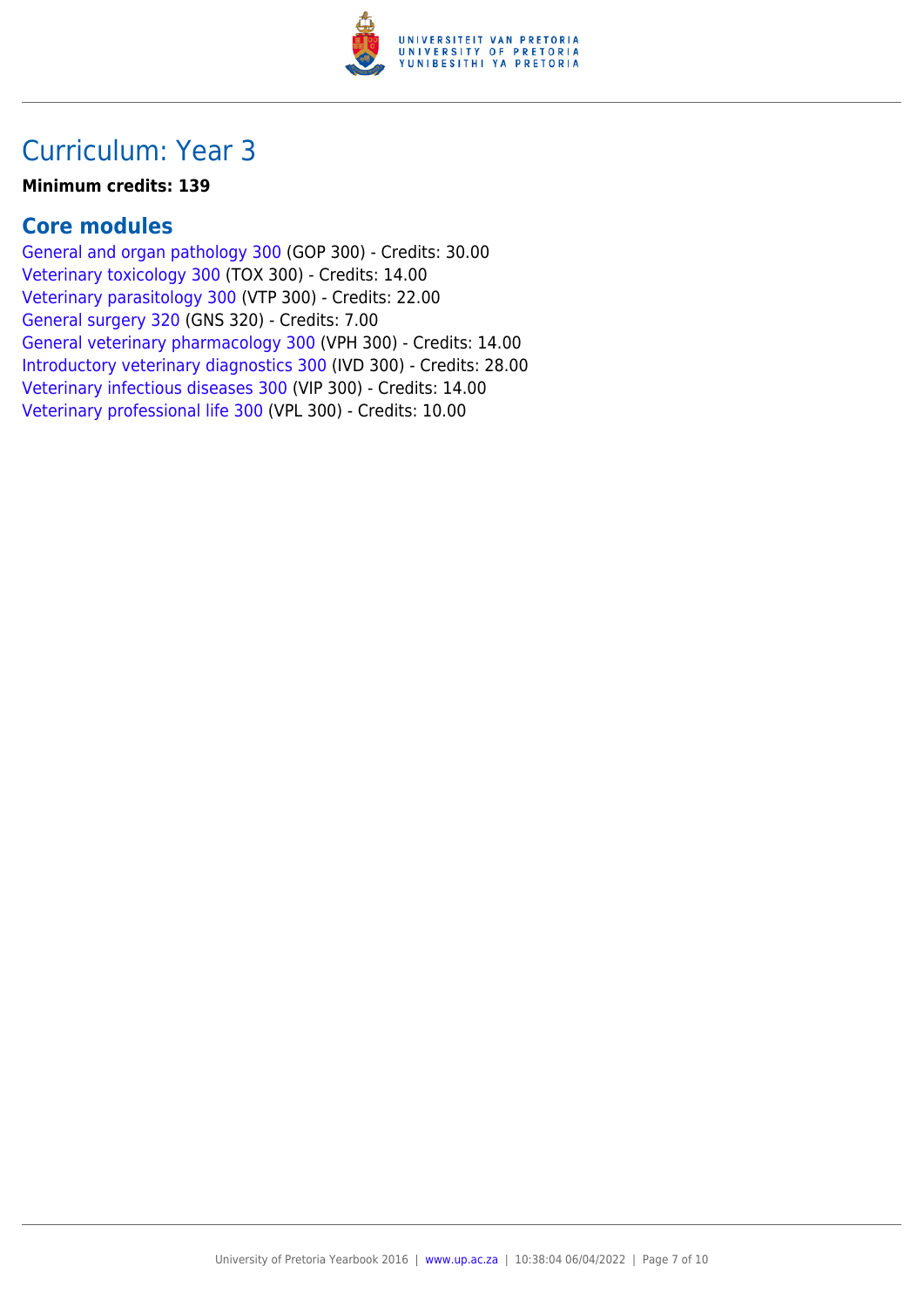

#### **Minimum credits: 150**

### **Core modules**

[Anaesthesiology 420](https://www.up.ac.za/yearbooks/2016/modules/view/ANV 420) (ANV 420) - Credits: 7.50 [Clinical pathology 410](https://www.up.ac.za/yearbooks/2016/modules/view/CLP 410) (CLP 410) - Credits: 7.00 [Diagnostic imaging 400](https://www.up.ac.za/yearbooks/2016/modules/view/DIM 400) (DIM 400) - Credits: 17.00 [Diagnostic pathology 400](https://www.up.ac.za/yearbooks/2016/modules/view/DPT 400) (DPT 400) - Credits: 16.00 [Equine medicine and surgery 410](https://www.up.ac.za/yearbooks/2016/modules/view/EQM 410) (EQM 410) - Credits: 14.00 [Porcine health and production 420](https://www.up.ac.za/yearbooks/2016/modules/view/PHP 420) (PHP 420) - Credits: 5.00 [Small animal medicine and surgery 400](https://www.up.ac.za/yearbooks/2016/modules/view/SAS 400) (SAS 400) - Credits: 50.00 [Veterinary professional life 400](https://www.up.ac.za/yearbooks/2016/modules/view/VPL 400) (VPL 400) - Credits: 11.00 [Veterinary reproduction 400](https://www.up.ac.za/yearbooks/2016/modules/view/VRP 400) (VRP 400) - Credits: 17.00 [Poultry health and production 420](https://www.up.ac.za/yearbooks/2016/modules/view/PLY 420) (PLY 420) - Credits: 5.00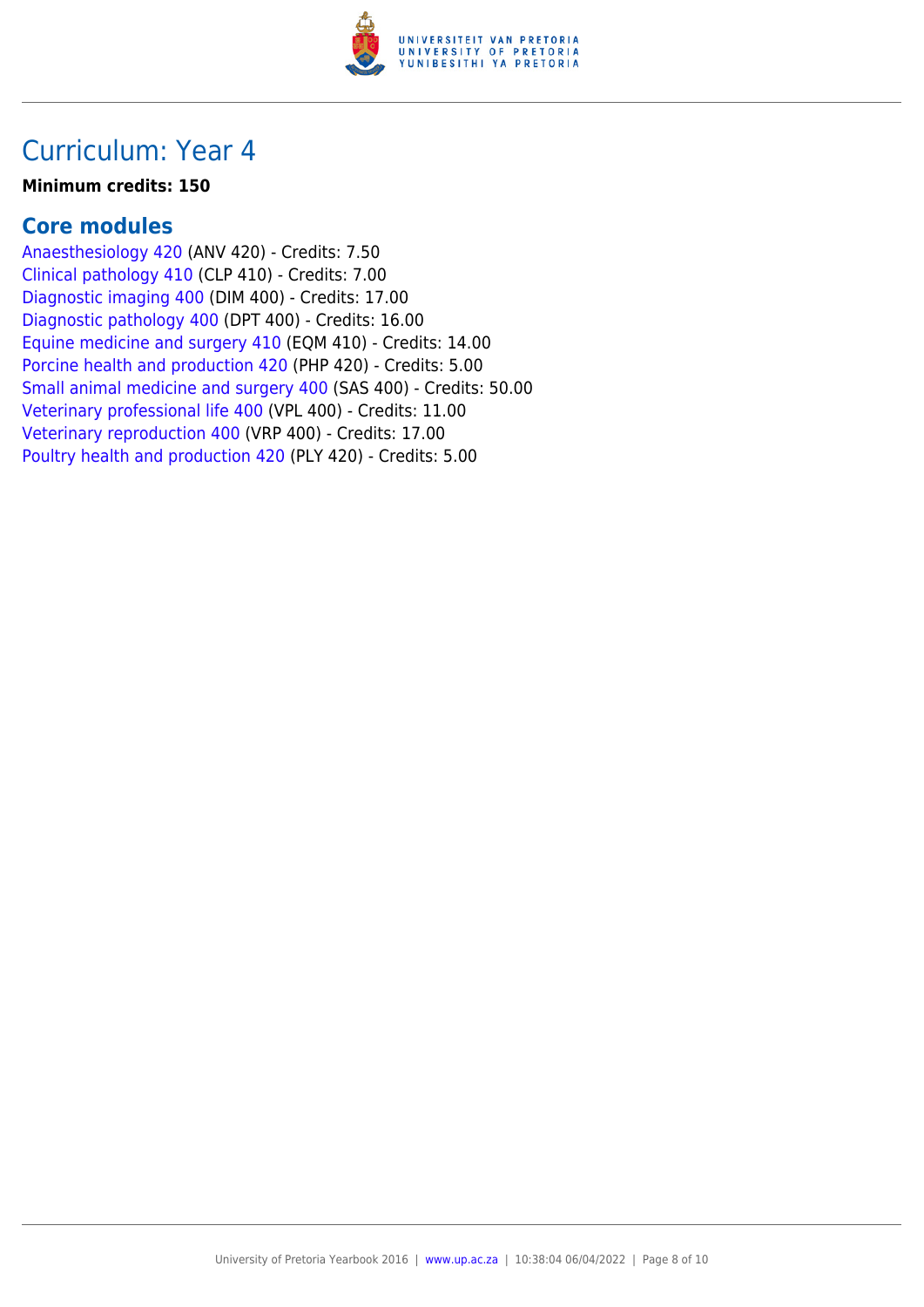

#### **Minimum credits: 380**

### **Core modules**

[Bovine health and production 510](https://www.up.ac.za/yearbooks/2016/modules/view/BHP 510) (BHP 510) - Credits: 25.00 [Veterinary epidemiology 510](https://www.up.ac.za/yearbooks/2016/modules/view/EPL 510) (EPL 510) - Credits: 10.00 [Small stock health and production 510](https://www.up.ac.za/yearbooks/2016/modules/view/SSH 510) (SSH 510) - Credits: 25.00 [Veterinary business management 510](https://www.up.ac.za/yearbooks/2016/modules/view/VPL 510) (VPL 510) - Credits: 10.00 [One health 510](https://www.up.ac.za/yearbooks/2016/modules/view/VOH 510) (VOH 510) - Credits: 7.00 [Veterinary public health 510](https://www.up.ac.za/yearbooks/2016/modules/view/VPH 510) (VPH 510) - Credits: 14.00 [Diagnostic pathology 510](https://www.up.ac.za/yearbooks/2016/modules/view/DPT 510) (DPT 510) - Credits: 9.00 [Veterinary core practice 601](https://www.up.ac.za/yearbooks/2016/modules/view/VCP 601) (VCP 601) - Credits: 53.00 [Veterinary elective practice 601](https://www.up.ac.za/yearbooks/2016/modules/view/VEP 601) (VEP 601) - Credits: 40.00